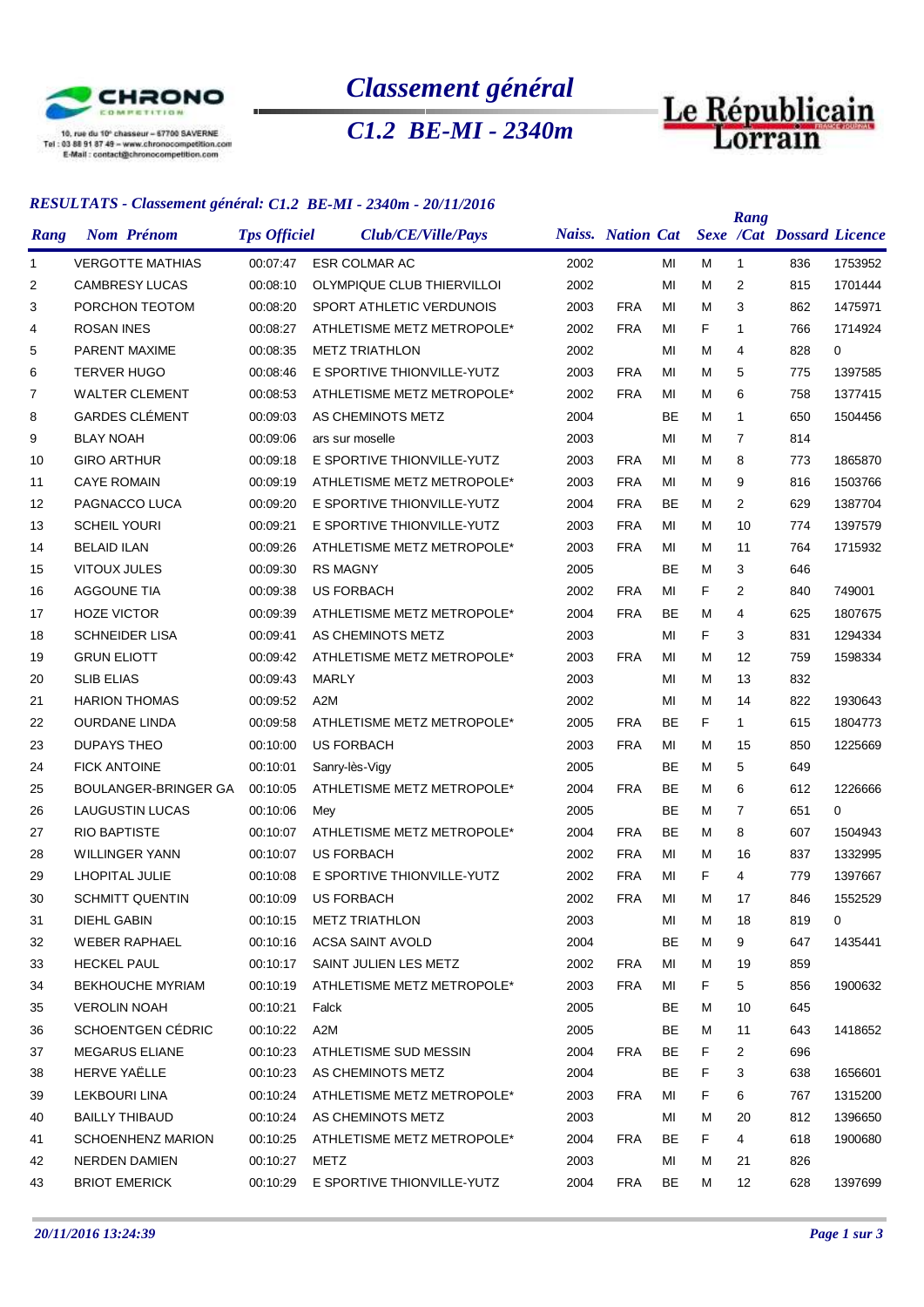## *RESULTATS - Classement général: C1.2 BE-MI - 2340m - 20/11/2016*

|      |                              |                     |                            |      |                          |           |    | Rang           |                                  |         |
|------|------------------------------|---------------------|----------------------------|------|--------------------------|-----------|----|----------------|----------------------------------|---------|
| Rang | <b>Nom Prénom</b>            | <b>Tps Officiel</b> | Club/CE/Ville/Pays         |      | <b>Naiss.</b> Nation Cat |           |    |                | <b>Sexe /Cat Dossard Licence</b> |         |
| 44   | <b>DUQUESNAY PHILIPPINE</b>  | 00:10:30            | ATHLETISME METZ METROPOLE* | 2002 | <b>FRA</b>               | MI        | F  | $\overline{7}$ | 855                              | 1715939 |
| 45   | FEBVET NOË                   | 00:10:31            | <b>NOISSEVILLE</b>         | 2004 |                          | <b>BE</b> | м  | 13             | 636                              |         |
| 46   | <b>DIEHL GAUTHIER</b>        | 00:10:33            | ATHLETISME METZ METROPOLE* | 2004 | <b>FRA</b>               | <b>BE</b> | м  | 14             | 613                              |         |
| 47   | <b>ISRI MIURA</b>            | 00:10:33            | CA <sub>2</sub> M          | 2005 | <b>FRA</b>               | <b>BE</b> | м  | 15             | 701                              |         |
| 48   | <b>VIEVILLE ALICYA</b>       | 00:10:34            | SPORT ATHLETIC VERDUNOIS   | 2003 | <b>FRA</b>               | MI        | F  | 8              | 864                              | 1569880 |
| 49   | LE PORT JULIE                | 00:10:35            | AS CHEMINOTS METZ          | 2002 |                          | MI        | F  | 9              | 824                              | 1778557 |
| 50   | <b>TAHRI SARAH</b>           | 00:10:35            | E SPORTIVE THIONVILLE-YUTZ | 2003 | <b>FRA</b>               | MI        | F  | 10             | 782                              | 1907583 |
| 51   | <b>MONTEFORTE LOAN</b>       | 00:10:38            | <b>US FORBACH</b>          | 2004 | <b>FRA</b>               | <b>BE</b> | м  | 16             | 690                              | 1755455 |
| 52   | <b>SCYOT THOMAS</b>          | 00:10:39            | AS CHEMINOTS METZ          | 2004 |                          | <b>BE</b> | м  | 17             | 652                              | 1922924 |
| 53   | <b>SCHMEER JULIETTE</b>      | 00:10:43            | ATHLETISME METZ METROPOLE* | 2004 | <b>FRA</b>               | <b>BE</b> | F  | 5              | 614                              | 1598341 |
| 54   | <b>AROUCI AMINE</b>          | 00:10:47            | <b>US FORBACH</b>          | 2004 | <b>FRA</b>               | <b>BE</b> | м  | 18             | 681                              | 1791641 |
| 55   | <b>PAGES MARIE</b>           | 00:10:48            | AS CHEMINOTS METZ          | 2002 |                          | MI        | F  | 11             | 827                              | 1294000 |
| 56   | <b>LASSAGNE MAYLIS</b>       | 00:10:48            | AS CHEMINOTS METZ          | 2003 |                          | MI        | F  | 12             | 823                              | 1911037 |
| 57   | PY THOMAS                    | 00:10:49            | <b>ESTY</b>                | 2002 |                          | MI        | м  | 22             | 830                              | 611786  |
| 58   | LOISON-SANTY STANISLAS       | 00:10:50            | ATHLETISME METZ METROPOLE* | 2005 | <b>FRA</b>               | <b>BE</b> | м  | 19             | 622                              | 1716074 |
| 59   | <b>REICHARDT MYLA</b>        | 00:10:50            | ATHLETISME METZ METROPOLE* | 2005 | <b>FRA</b>               | <b>BE</b> | F  | 6              | 619                              | 1801688 |
| 60   | <b>EYERMANN MARION</b>       | 00:10:51            | <b>US FORBACH</b>          | 2004 | <b>FRA</b>               | <b>BE</b> | F  | 7              | 685                              | 1650888 |
| 61   | <b>SLIB AÏCHA</b>            | 00:10:52            | <b>MARLY</b>               | 2005 |                          | <b>BE</b> | F  | 8              | 644                              |         |
| 62   | <b>CRAINCOURT HUGO</b>       | 00:10:57            | sanry les vigy             | 2003 |                          | MI        | м  | 23             | 818                              |         |
| 63   | <b>FILDIER ROMAIN</b>        | 00:10:59            | ATHLETISME METZ METROPOLE* | 2004 | <b>FRA</b>               | <b>BE</b> | м  | 20             | 702                              | 1311475 |
| 64   | <b>COLIN TOM</b>             | 00:11:00            | AS CHEMINOTS METZ          | 2004 |                          | <b>BE</b> | м  | 21             | 634                              | 1699756 |
| 65   | <b>SOCHACKI NICOLAS</b>      | 00:11:01            | montigny les metz          | 2003 |                          | MI        | м  | 24             | 835                              |         |
| 66   | PANARD FANNY                 | 00:11:02            | ATHLETISME METZ METROPOLE* | 2002 | FRA                      | MI        | F  | 13             | 763                              | 1838114 |
| 67   | <b>VULLO LEO</b>             | 00:11:03            | <b>US FORBACH</b>          | 2004 | <b>FRA</b>               | <b>BE</b> | м  | 22             | 706                              | 1482805 |
| 68   | <b>MONNIER ERWAN</b>         | 00:11:07            | ATHLETISME METZ METROPOLE* | 2003 | <b>FRA</b>               | MI        | м  | 25             | 762                              | 1886204 |
| 69   | SOCHACKI LÉA                 | 00:11:07            | montigny les metz          | 2002 |                          | MI        | F  | 14             | 834                              |         |
| 70   | <b>LORENZINI ENZO</b>        | 00:11:10            | ATHLETISME METZ METROPOLE* | 2003 | <b>FRA</b>               | MI        | м  | 26             | 761                              | 1900553 |
| 71   | <b>HECKEL-BAUCOURT JULIA</b> | 00:11:12            | S/L CO BLENOD              | 2002 | <b>FRA</b>               | MI        | F  | 15             | 858                              | 1876557 |
| 72   | ZOPPE LUCA                   | 00:11:12            | Sainte Marie Aux Chênes    | 2004 |                          | <b>BE</b> | м  | 23             | 648                              |         |
| 73   | <b>VECRIN CAMILLE</b>        | 00:11:13            | ATHLETISME METZ METROPOLE* | 2003 | <b>FRA</b>               | MI        | F  | 16             | 755                              | 1575988 |
| 74   | <b>TERRAK MOHAMED</b>        | 00:11:13            | <b>US FORBACH</b>          | 2002 | <b>FRA</b>               | MI        | М  | 27             | 849                              | 1482762 |
| 75   | <b>JOUIDI NARJIS</b>         | 00:11:14            | S/L AC AMNEVILLE           | 2003 | <b>FRA</b>               | MI        | м  | 28             | 786                              | 1925110 |
| 76   | <b>LBAKH ASMA</b>            | 00:11:15            | ATHLETISME METZ METROPOLE* | 2004 | FRA                      | BE        | F. | 9              | 626                              | 1917245 |
| 77   | MENASRIA ADAM                | 00:11:15            | Montigny les metz          | 2004 |                          | BE        | м  | 24             | 641                              |         |
| 78   | ALEXANDRE HUGO               | 00:11:17            | AS CHEMINOTS METZ          | 2003 |                          | MI        | м  | 29             | 811                              | 1922916 |
| 79   | PICARD THOMAS                | 00:11:18            | HETTANGE-GRANDE            | 2003 |                          | MI        | м  | 30             | 829                              |         |
| 80   | CONSTANT OCEANE              | 00:11:18            | E SPORTIVE THIONVILLE-YUTZ | 2002 | <b>FRA</b>               | MI        | F. | 17             | 777                              | 1932004 |
| 81   | <b>COURQUEUX MARIE</b>       | 00:11:18            |                            | 2002 |                          | MI        | F. | 18             | 817                              | 1601614 |
| 82   | <b>FEKRAOUI INES</b>         | 00:11:22            | ATHLETISME METZ METROPOLE* | 2002 | <b>FRA</b>               | MI        | F  | 19             | 765                              | 1812584 |
| 83   | DROUET ADELE                 | 00:11:24            | AS CHEMINOTS METZ          | 2002 |                          | MI        | F  | 20             | 820                              | 1865487 |
| 84   | BERTRAND CONSTANCE           | 00:11:24            | ASC METZ                   | 2003 |                          | MI        | F  | 21             | 813                              | 1871232 |
| 85   | <b>REICHERT HUGO</b>         | 00:11:29            | US FORBACH                 | 2003 | <b>FRA</b>               | MI        | м  | 31             | 839                              | 1332998 |
| 86   | <b>MAUC BAPTISTE</b>         | 00:11:31            | <b>US FORBACH</b>          | 2005 | FRA                      | BE        | м  | 25             | 676                              | 1760085 |
| 87   | LEDERMANN LEANE              | 00:11:35            | S/L AC AMNEVILLE           | 2003 | <b>FRA</b>               | MI        | F  | 22             | 787                              | 1890686 |
| 88   | REICHERT OCEANE              | 00:11:39            | US FORBACH                 | 2003 | <b>FRA</b>               | MI        | F  | 23             | 853                              | 1332999 |
| 89   | <b>MAGAGNIN JULIA</b>        | 00:11:42            | <b>US FORBACH</b>          | 2002 | <b>FRA</b>               | MI        | F  | 24             | 843                              | 1234820 |
| 90   | <b>MULLER MANON</b>          | 00:11:43            | Metz                       | 2004 |                          | <b>BE</b> | F  | 10             | 642                              |         |
| 91   | <b>BOUCHAROUIT AYOUB</b>     | 00:11:44            | <b>US FORBACH</b>          | 2003 | <b>FRA</b>               | MI        | м  | 32             | 851                              | 1464514 |
| 92   | <b>BOGGIO MARIE</b>          | 00:11:47            | ATHLETISME METZ METROPOLE* | 2003 | <b>FRA</b>               | MI        | F  | 25             | 769                              | 1635845 |
| 93   | SCHULER CHARLOTTE            | 00:11:50            | <b>US FORBACH</b>          | 2003 | <b>FRA</b>               | MI        | F. | 26             | 847                              | 647247  |